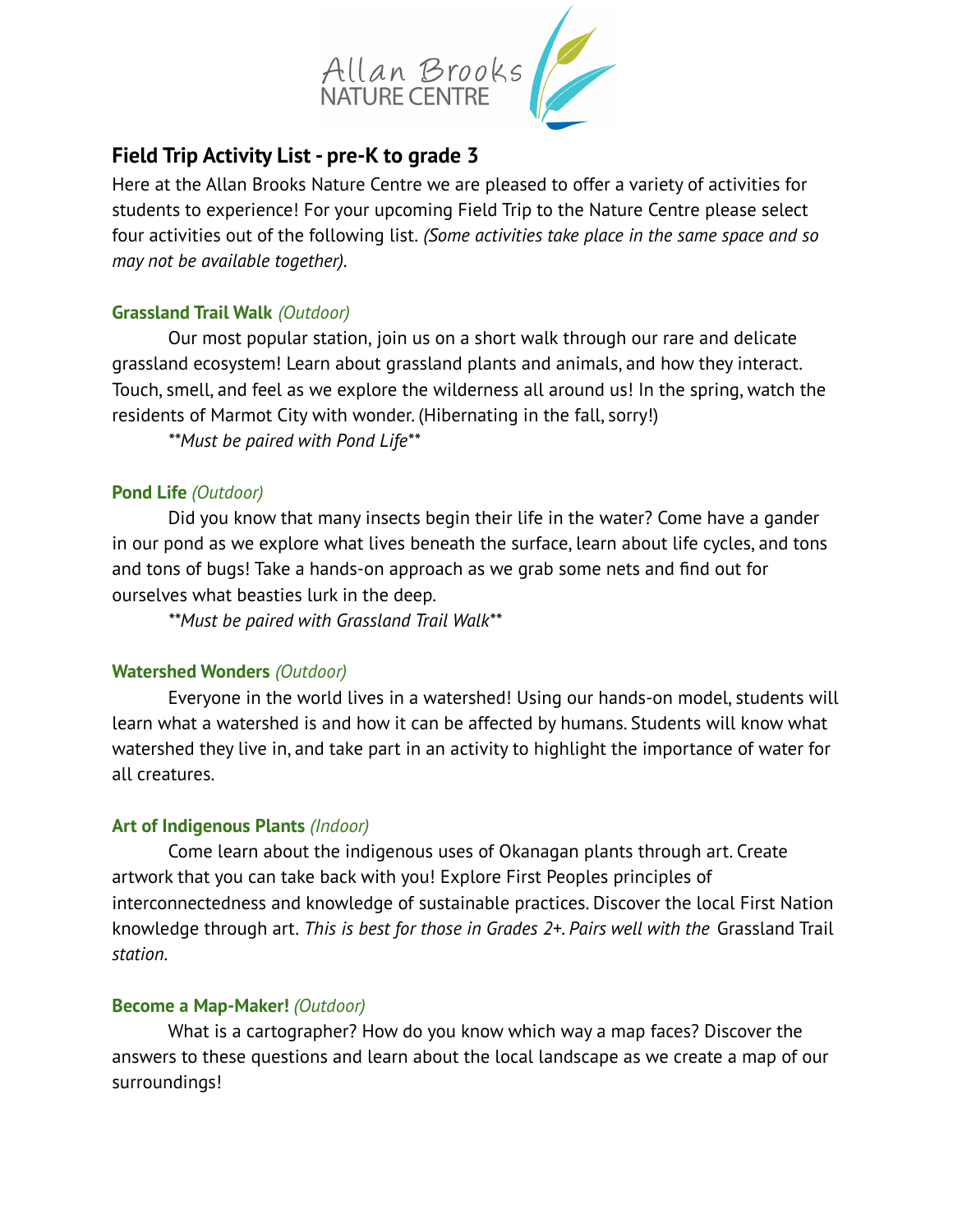### **Okanagan Habitats and Wildlife** *(Indoor)*

Experience our 360 degree mural depicting the four major ecosystems of the Okanagan! How do plants and animals survive in the hot, dry grassland? Which ecosystem relies on fire to flourish? Learn about adaptations, habitats and survival strategies of plants and animals local to the Okanagan.

*\*\*Cannot be paired with Predators and Prey Station\*\**

### **Discovery Room (Free Time Exploration Station)** *(Indoor)*

Specimens abound! This station is great for giving students a chance to unwind and indulge in self-directed exploration as they examine our multitude of specimens and samples. Watch our live bee colony and look for the queen. Open up drawers and examine our furs, feathers, and snake skins!

*\*\*Cannot be paired with Slither, Hop, Crawl station\*\**

### **Eco Games (Outdoor Play Station)** *(Outdoor)*

Run, jump, hide! This station allows students to expel their extra energy while playing ecology-themed games and activities. Students will play games that may have them acting out predator/ prey relationships, learning about carrying capacities of habitats, participating in scavenger hunts or learning about the dangers birds face in their annual migrations!

#### **Predators & Prey (Food Web & Animal Anatomy)** *(Indoor)*

From the silently stalking cougar to the lightning-fast falcon, predators everywhere have to hunt and eat! Examine real predator skulls, listen for the silent flapping of an owl surprising its prey and discuss the unique adaptations and hunting strategies used by different types of predators.

*\*\*Cannot be paired with Okanagan Habitats and wildlife Station\*\**

# **Nature Journaling** *(Outdoor)*

Listen, feel, experience. Nature Journaling is a simple and creative way for students to improve their skills of observation and to learn to look closely at nature all around them. Students will learn how to start their own nature journal, and build skills and knowledge as a naturalist. *This station is best suited to grade 3 and above.*

#### **Birding for Beginners** *(Outdoor)*

Join us on a guided birding adventure in the grasslands! Students will learn how to use binoculars (depending on age), the basics of birding and help us spot common